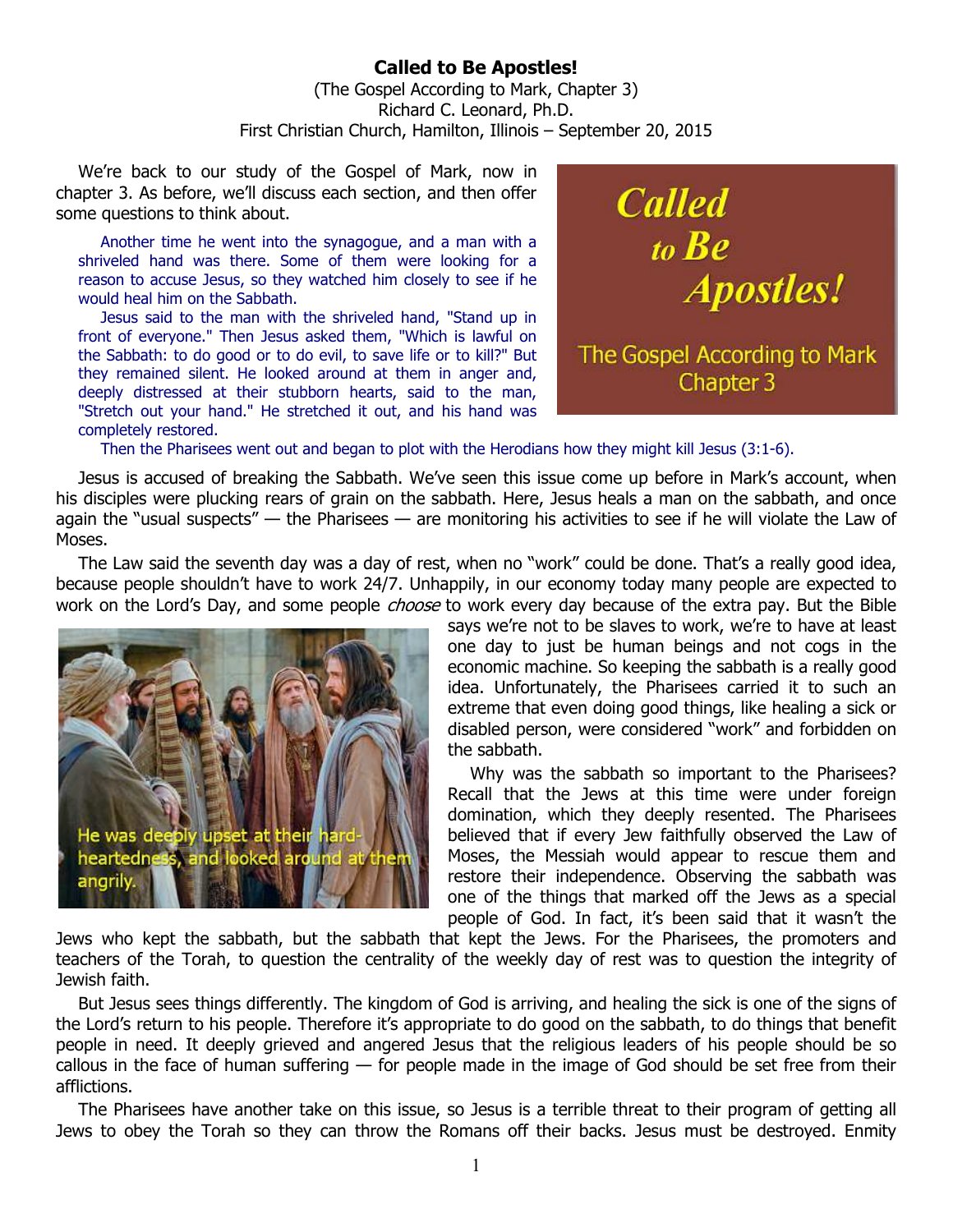makes strange bedfellows. There was no love lost between the Pharisees and the Herodians, the local rulers who governed as clients of Rome. Unlike the Pharisees, the Herodians didn't have an overwhelming interest in keeping all the traditional rules of Judaism that had been building up over the last century or so. But the Roman occupiers and their puppet rulers had the power of life and death over anyone who threatened the public peace, and if the Pharisees could pin something on Jesus they could get rid of him.

Let's ask ourselves this, as we did last week: In what ways can I use the Lord's Day not only to worship the Lord, but also to bless other people and do good?

Jesus withdrew with his disciples to the lake, and a large crowd from Galilee followed. When they heard all he was doing, many people came to him from Judea, Jerusalem, Idumea, and the regions across the Jordan and around Tyre and Sidon.

Because of the crowd he told his disciples to have a small boat ready for him, to keep the people from crowding him. For he had healed many, so that those with diseases were pushing forward to touch him. Whenever the evil spirits saw him, they fell down before him and cried out, "You are the Son of God." But he gave them strict orders not to tell who he was (3:7-12).

So many people were looking for Jesus and coming to him, because the reality of God was evident in what he was doing — healing the sick, delivering people from demons, and proclaiming a compelling message about the coming of the kingdom of God. What a contrast with the situation today in the Western world of Europe and North America, where relatively few people are looking for Jesus! Africa has seen huge gatherings of people coming to Jesus, Latin America has witnessed a remarkable expansion of Bible-believing churches, and the faith is growing so rapidly in China that before long that Communist nation will have more Christians than any other country in the world, if it doesn't already. But that kind of enthusiasm for Jesus isn't happening here — why not?

There are probably a number of factors. One factor is the prevailing philosophy in the Western world, sometimes called scientific materialism. A shallow perception of reality leads to the idea that the material universe is all there is, so "spiritual" considerations such as the existence of God are irrelevant. Even some scientists is now beginning to question that idea, due to new findings in fields such as quantum physics and molecular biology where the old, purely mechanistic, explanations no longer work. However, the scientific establishment has become a kind of high priesthood that excommunicates anyone who doesn't accept their party line of scientific materialism. Nevertheless, I believe truth will eventually prevail and we can expect to see a shift away from the purely material understanding of the universe.



But I believe the most important reason why people aren't flocking to Jesus, as they were in this passage from Mark, is that *Jesus isn't there* for them to come to. You and I know Jesus is always here, in his presence by the Holy Spirit, but sadly the *evidence* of his presence is often missing from our church life. Where there is the evidence of Jesus, and the kingdom of God he brings, people are more likely to respond to the call of the gospel. Miracles, healing, "signs and wonders" — and above all, the faith-filled and generous lives of those who call themselves Christians — are the evidences to which people might respond. So our next question is this: **Am I living out my faith, and is our church demonstrating the power of the Holy Spirit, in such a way that people can see that Jesus is present, and respond to him?**

Jesus went up on a mountainside and called to him those he wanted, and they came to him. He appointed twelve--designating them apostles--that they might be with him and that he might send them out to preach and to have authority to drive out demons.

These are the twelve he appointed: Simon (to whom he gave the name Peter); James son of Zebedee and his brother John (to them he gave the name Boanerges, which means Sons of Thunder); Andrew, Philip, Bartholomew, Matthew, Thomas, James son of Alphaeus, Thaddaeus, Simon the Zealot and Judas Iscariot, who betrayed him (3:13-19).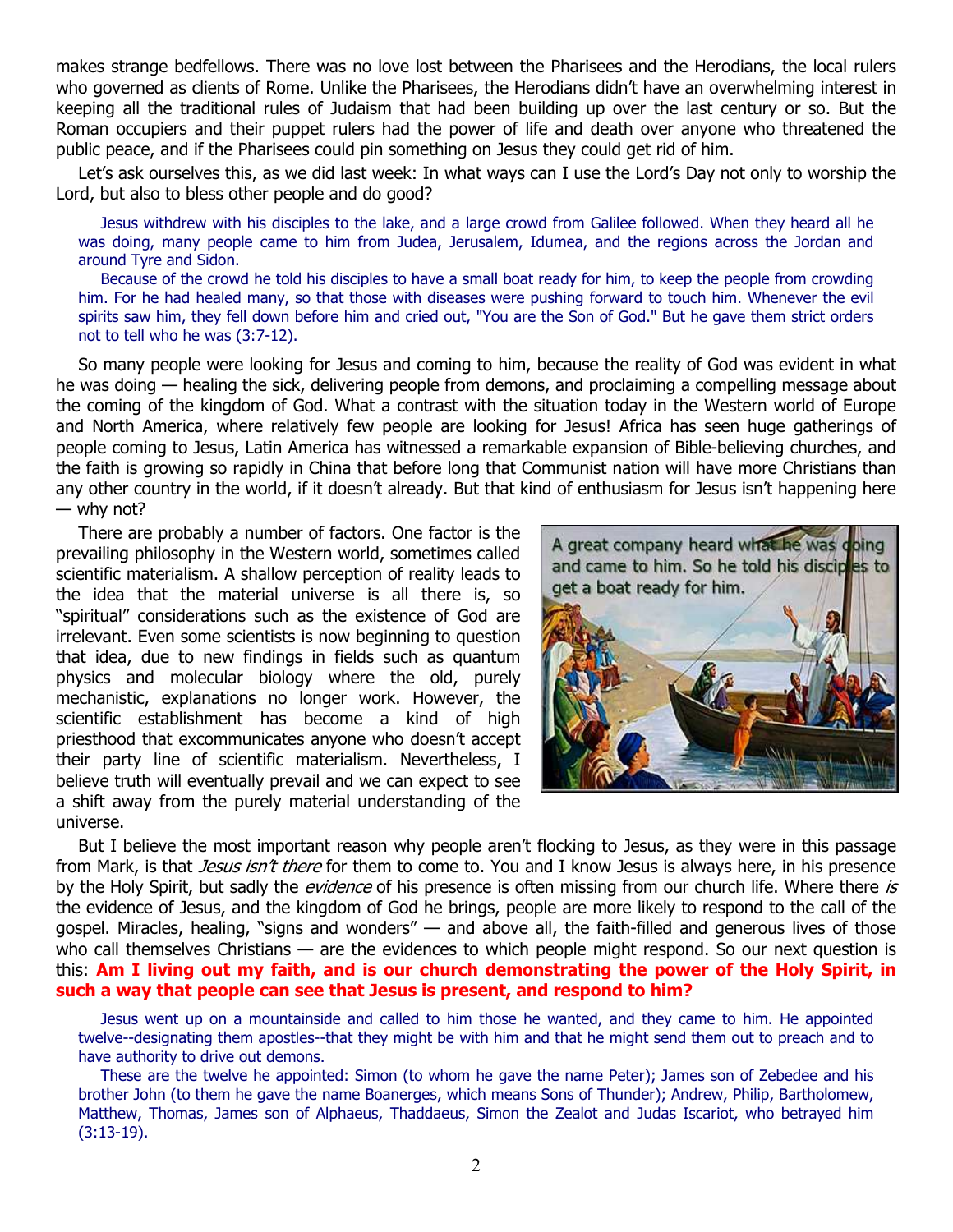Jesus' gospel of the emerging kingdom of God needs to be spread far and wide through Israel, the people through whom the Lord has always planned to renew his damaged creation. So Jesus appoints twelve "heralds," or apostles — a word that means people who are sent with a message — to help him get the word out. Notice that these men aren't just heralds, or announcers, of the kingdom; they're also called to take authority over the demonic powers of evil. In the New Testament, Jesus isn't the only one who heals people and delivers them; his followers have the same authority. According to John's Gospel, Jesus told his followers they would do even greater things than he had done (John 14:12).



Why does Jesus choose twelve men? If you look at the different names of the disciples, or apostles, in the Gospels you'll find more than twelve men listed, so perhaps the circle of twelve changed from time to time. And, by the way, some women are also listed among those who were following Jesus as he went about proclaiming the gospel. In any case, at one point Jesus sent out seventy people with the same apostolic mission, to preach the kingdom of God and deliver people from demonic powers (Luke 10:1).

But the number twelve was important. In Abraham, the Lord had chosen Israel to take his blessing to the world. Israel became a people of twelve tribes, like Judah and Benjamin and Ephraim and Dan. But the Israelites couldn't handle that calling. In choosing twelve disciples, Jesus is rebuilding Israel as the people through whom God will

redeem his world. We can't ever forget how the New Testament gospel emerges from what God has already been doing throughout the story of the Old Testament.

From New Testament teaching we understand that *apostleship is for all believers*, not just an elite core of special leaders. Anyone who is close to Jesus is an apostle, a herald — a person sent out with the message of the living presence of the Lord. Since Jesus is in the business of rebuilding God's special people, anyone close to Jesus belongs to what the apostle Paul calls "the Israel of God" (Galatians 6:16). Mark's account of the calling of the twelve includes you and me, as well. So let's ask: **How effective am I as one of Jesus' apostles? Am I exercising the authority Jesus has given me over evil in this world, and making it clear through my words and deeds that God is on the move today?**

Then Jesus entered a house, and again a crowd gathered, so that he and his disciples were not even able to eat. When his family heard about this, they went to take charge of him, for they said, "He is out of his mind." And the teachers of the law who came down from Jerusalem said, "He is possessed by Beelzebub ! By the prince of demons he is driving out demons."

So Jesus called them and spoke to them in parables: "How can Satan drive out Satan? If a kingdom is divided against itself, that kingdom cannot stand. If a house is divided against itself, that house cannot stand. And if Satan opposes himself and is divided, he cannot stand; his end has come. In fact, no one can enter a strong man's house and carry off his possessions unless he first ties up the strong man. Then he can rob his house.

I tell you the truth, all the sins and blasphemies of men will be forgiven them. But whoever blasphemes against the Holy Spirit will never be forgiven; he is guilty of an eternal sin." He said this because they were saying, "He has an evil spirit" (3:20-30).

Sometimes our picture of Jesus is so exalted and otherworldly that we forget he had a real-life family back in Nazareth. A few chapters further on, Mark will even give us the names of Jesus' four brothers, and he also had sisters. Two of Jesus' brothers, James and Judah (or Jude), wrote epistles in our New Testament. But at this stage his family hasn't yet "caught on" to what God is doing through their brother; it will take his resurrection from the dead to clue them in. James became the leader of the Jerusalem

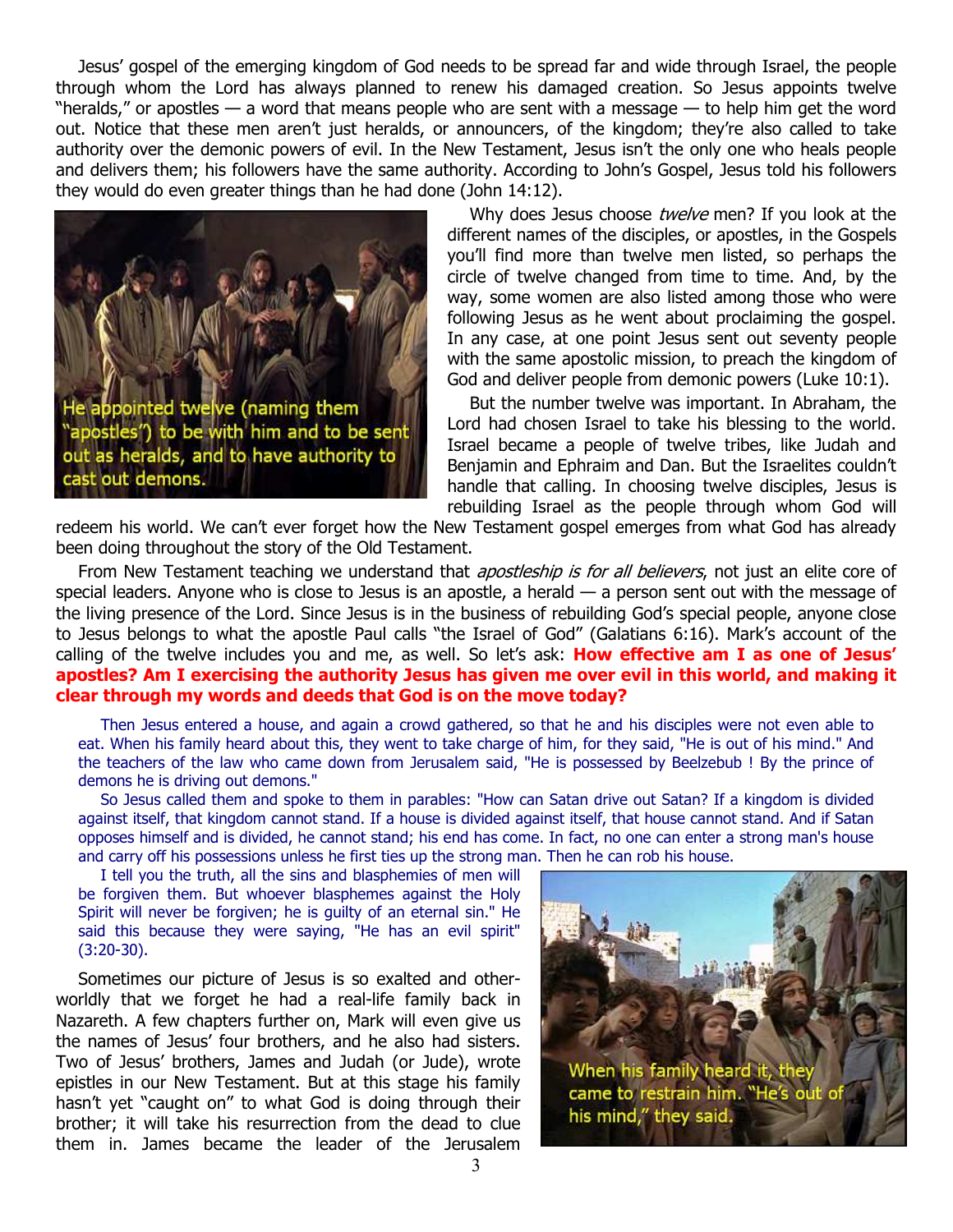congregation, and after he was executed a second cousin of Jesus, named Simeon, became head of the Jerusalem church. Two of Jesus' grand-nephews were hailed before the Roman emperor Domitian, who suspected they had ambitions as rival rulers of the House of David; they were simple farmers with about 80 acres between them and Caesar let them go, but they were later martyred for their faith. The New Testament doesn't tell us about these other family members of Jesus, but we know about them from other records.

Jesus' family eventually became leaders of the Jewish branch of the church, but here in Mark's account they still think he's crazy to be doing what he's doing — going about preaching the kingdom of God and challenging the evil spirits. Many committed Christians have experienced a situation where a family member found their belief in Jesus hard to understand. I know that my late brother and his wife — especially my sister-in-law didn't think much of my belief in the truth of Scripture and my loyalty to Jesus as the risen Lord. In fact, my sister-in-law is sure that Jesus is dead! When family members don't share our faith, sometimes things can get a little testy. So we might be asking ourselves: **How can I maintain a strong faith when close family members don't share it, oppose it, or even make fun of me because of it?**



According to Mark, it was while Jesus was casting out demons that his family came, thinking he was out of his mind. Some other people, religious authorities from Jerusalem, went even further; they claimed Jesus could cast out demons because he was himself possessed by the prince of demons, called Beelzebul — another name for the satan or accuser. Jesus had a logical answer: Your argument is ridiculous, because if the Accuser is casting out the Accuser, isn't he just defeating himself? Whether those people really believed what they accused Jesus of, or whether they just made that up to make trouble for him, is debatable. What Jesus was doing, and the authority from God he displayed, threatened their position as the experts to whom the people were supposed to look for answers about how to live for God. We've already seen that they were plotting to do away with Jesus.

After answering his opponents' objection to his delivering people from demons, Jesus goes on to make another statement that many Christians have puzzled over. He says that people who deny the work of the Holy Spirit are committing a sin that can't ever be forgiven. Believers have often debated which sin is the "unforgivable sin." In some Christian circles, for example, it seems that divorce is considered the unforgivable sin; for them, it disqualifies a person from serving in a leadership position in the church, and taints their testimony. For some reason, divorce is viewed as a more serious disqualifier than murder, because both King David and the apostle Paul were guilty of that, and both are considered great leaders of the faith.

Obviously, that's not what Jesus is talking about here. The "unforgivable sin" is to deny the work of the Holy Spirit, because it's through the Spirit that people are led to seek and receive forgiveness of sin. If you question the Spirit, then you've cut yourself and others off from the means of God's forgiveness. So in the case of divorce, for example, it's not the person who went through a divorce who's committed the "unforgivable sin." It's the person who *claims they can't be forgiven* who is committing the "unforgivable sin" by denying the work of the Holy Spirit, and the power of God to give people another chance to live for Jesus. Our Father is always in the business of making things new and giving people another opportunity to serve him, because it's his purpose to renew his creation. Through Jesus there's always the possibility of a fresh start.

Again, Jesus underscores how central forgiveness is, in his gospel of the kingdom of God. Our question: Am I always open to the forgiving and cleansing power of the Holy Spirit, both in my life and the lives of others?

Then Jesus' mother and brothers arrived. Standing outside, they sent someone in to call him. A crowd was sitting around him, and they told him, "Your mother and brothers are outside looking for you."

"Who are my mother and my brothers?" he asked. Then he looked at those seated in a circle around him and said, "Here are my mother and my brothers! Whoever does God's will is my brother and sister and mother" (3:31- 35).